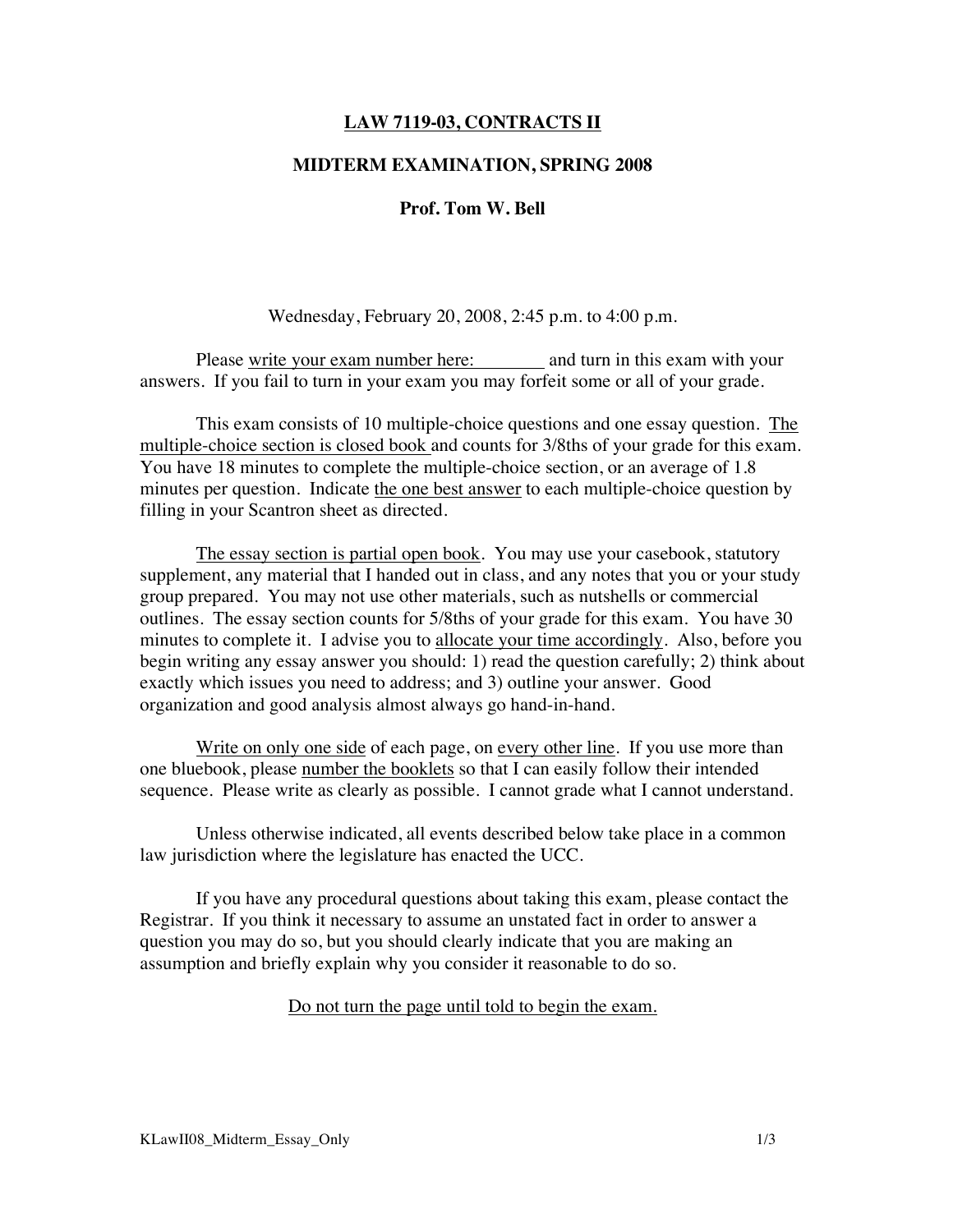Please write your exam number here: and turn in this exam with your answers. If you fail to turn in your exam you may forfeit some or all of your grade.

# **Multiple Choice Questions**

[redacted]